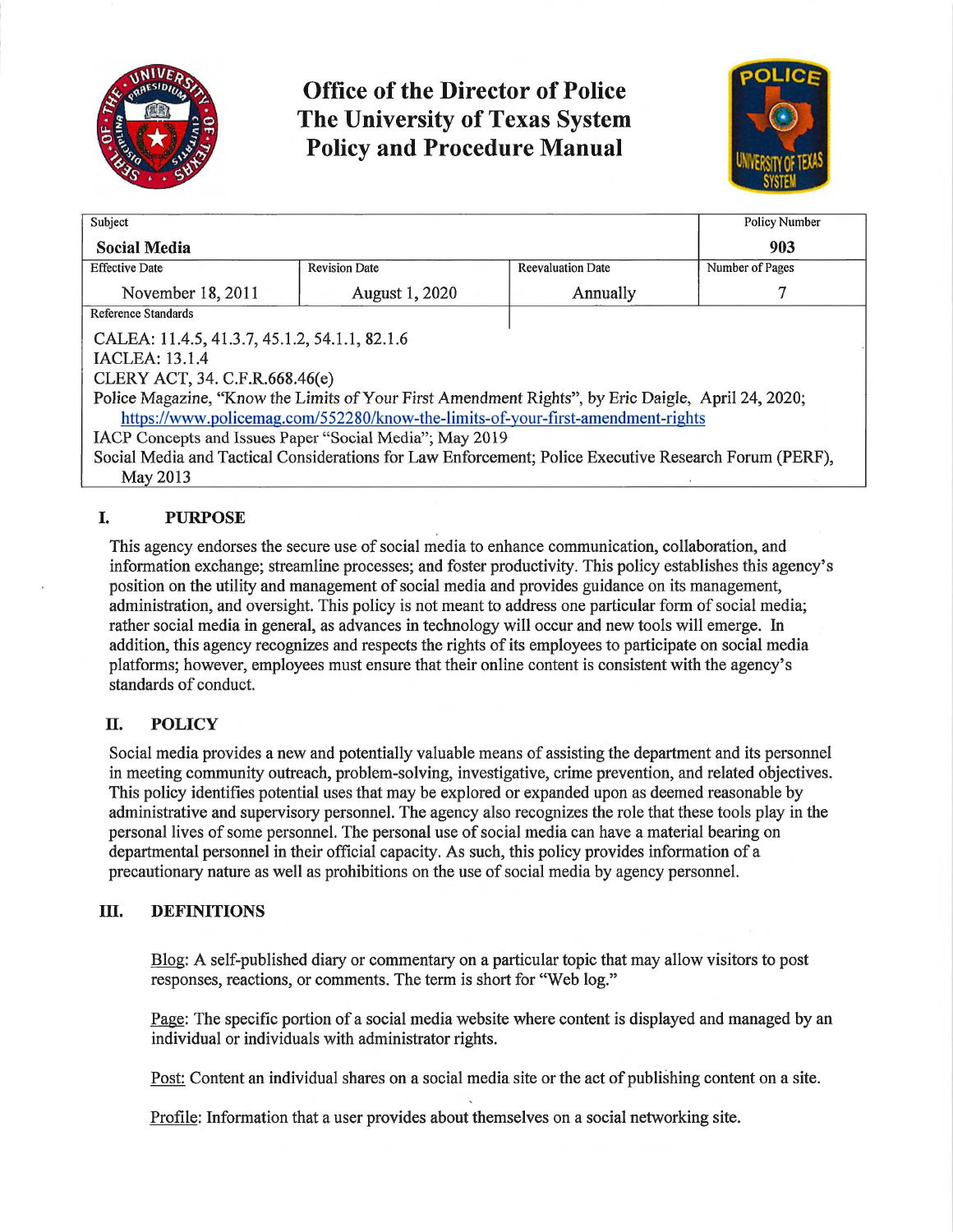Social Media: A category of Internet-based resources that integrate user-generated content and user participation. This includes, but is not limited to, social networking sites (Facebook, MySpace, Linkedln), micro blogging sites (Twitter, Nixie), photo- and video-sharing sites (Flickr, YouTube, TicTok), wikis (Wikipedia), biogs, and news sites (Digg, Reddit).

Social Networks: Online platforms where users can create profiles, share information, and socialize with others using a range of technologies.

Speech: Expression or communication of thoughts or opinions in spoken words, in writing, by expressive conduct, symbolism, photographs, videotape, or related forms of communication.

Web 2.0: The second generation of the World Wide Web focused on shareable, user-generated content, rather than static web pages. Some use this term interchangeably with social media.

Wiki: Web page(s) that can be edited collaboratively.

### IV. **DEPARTMENT RELATED USE**

- A. Agency-Sanctioned Presence
	- 1. Determine strategy
		- a. Where possible, each social media page shall include an introductory statement that clearly specifies the purpose and scope of the agency's presence on the website.
		- b. Where possible, the page(s) should link to the agency's official website.
		- c. Social media page(s) shall be designed for the target audience(s) such as youth or potential police recruits.
	- 2. Procedures
		- a. All agency social media sites or pages shall be approved by the institution chief of police or his/her designee.
		- b. Where possible, social media pages shall clearly indicate they are maintained by the agency and shall have contact information prominently displayed.
		- c. Social media content shall adhere to applicable laws, regulations, and policies, including all information technology and records management policies.
			- (1) Content is subject to public records laws. Relevant records retention schedules apply to social media content.
			- (2) Content must be managed, stored, and retrieved to comply with open records laws and e-discovery laws and policies.
		- d. Where possible, social media pages should state that the opinions expressed by visitors to the page(s) do not reflect the opinions of the agency.
			- ( 1) Pages shall clearly indicate that posted comments will be monitored and that the department reserves the right to remove obscenities, off-topic comments, and personal attacks.
			- (2) Pages shall clearly indicate that any content posted or submitted for posting is subject to public disclosure.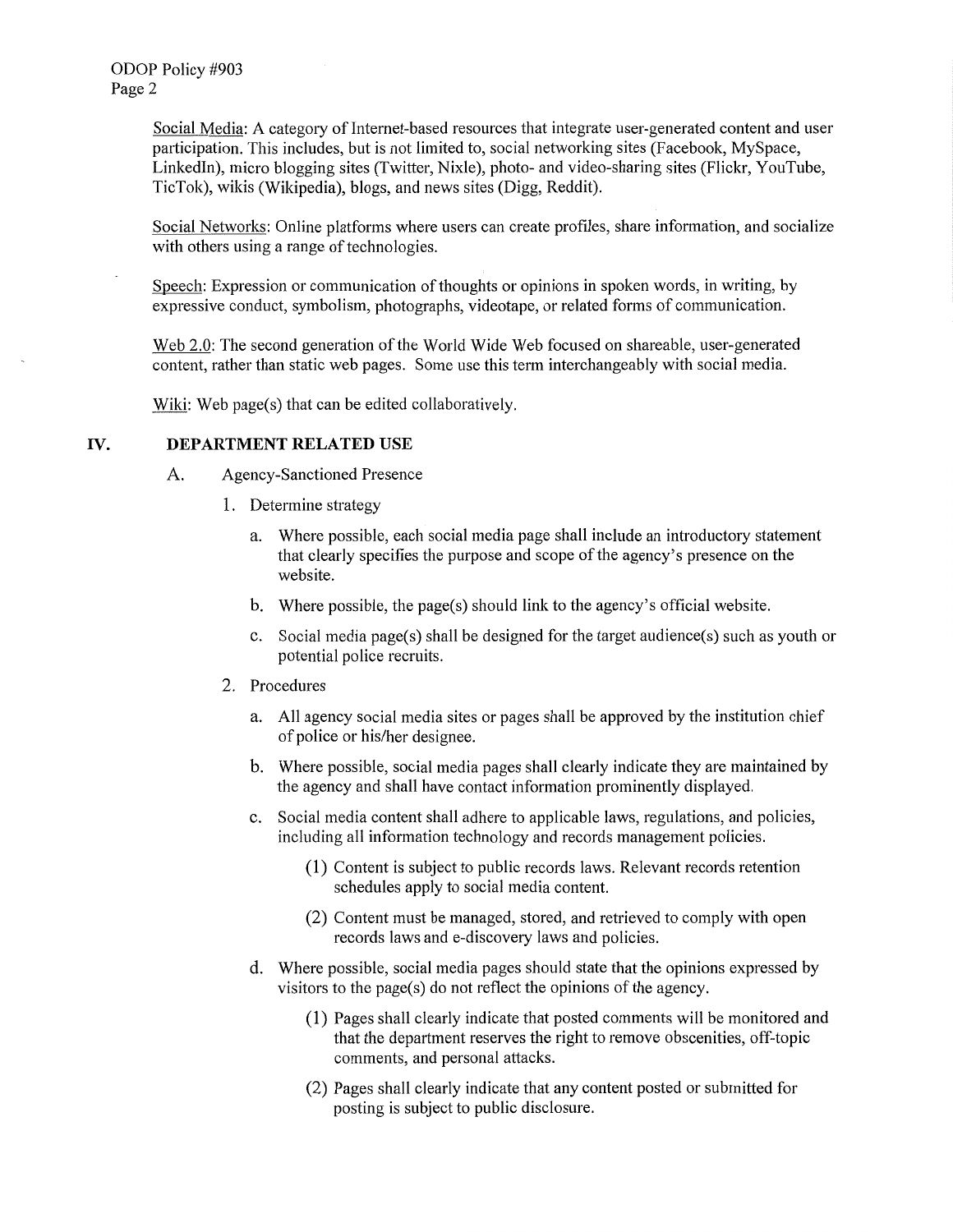- B. Agency-Sanctioned Use
	- 1. Agency personnel representing the depatiment via social media outlets shall do the following:
		- a. Conduct themselves at all times as representatives of the agency and, accordingly, shall adhere to all department standards of conduct and observe conventionally accepted protocols and proper decorum.
		- b. Identify themselves as a member of the agency.
		- c. Not make statements about the guilt or innocence of any suspect or arrestee, or comments concerning pending prosecutions, nor post, transmit, or otherwise disseminate confidential information, including photographs or videos, related to department training, activities, or work-related assignments without express written permission.
		- d. Not conduct political activities or private business.
	- 2. The use of agency computers by personnel to access social media is prohibited without authorization.
	- 3. The use of personally owned devices to manage the agency's social media activities or in the course of official duties is prohibited without express written permission.
	- 4. Employees shall observe and abide by all copyright, trademark, and service mark restrictions in posting materials to electronic media.
- C. Work Related Usage (IACLEA 13.1.4; CLERY ACT, 34. C.F.R.668.46(e))
	- 1. Social media is a valuable investigative tool when seeking evidence or information about:
		- a. missing persons;
		- b. wanted persons;
		- c. gang participation;
		- d. crimes perpetrated online (e.g. cyberbullying, cyberstalking, child pornography); and
		- e. photos or videos of a crime posted by a participant or observer.
		- f. social media may be used by criminal offenders to organize criminal events such as riots or "flash mobs".
	- 2. Social media can be used for community outreach and engagement by:
		- a. providing crime prevention tips;
		- b. offering online-reporting opportunities;
		- c. sharing crime maps and data; and
		- d. soliciting tips about unsolved crimes (e.g. Crimestoppers, text-a-tip).
	- 3. Social media can be used to make time-sensitive notifications related to:
		- a. road closures;
		- b. special events;
		- c. weather emergencies;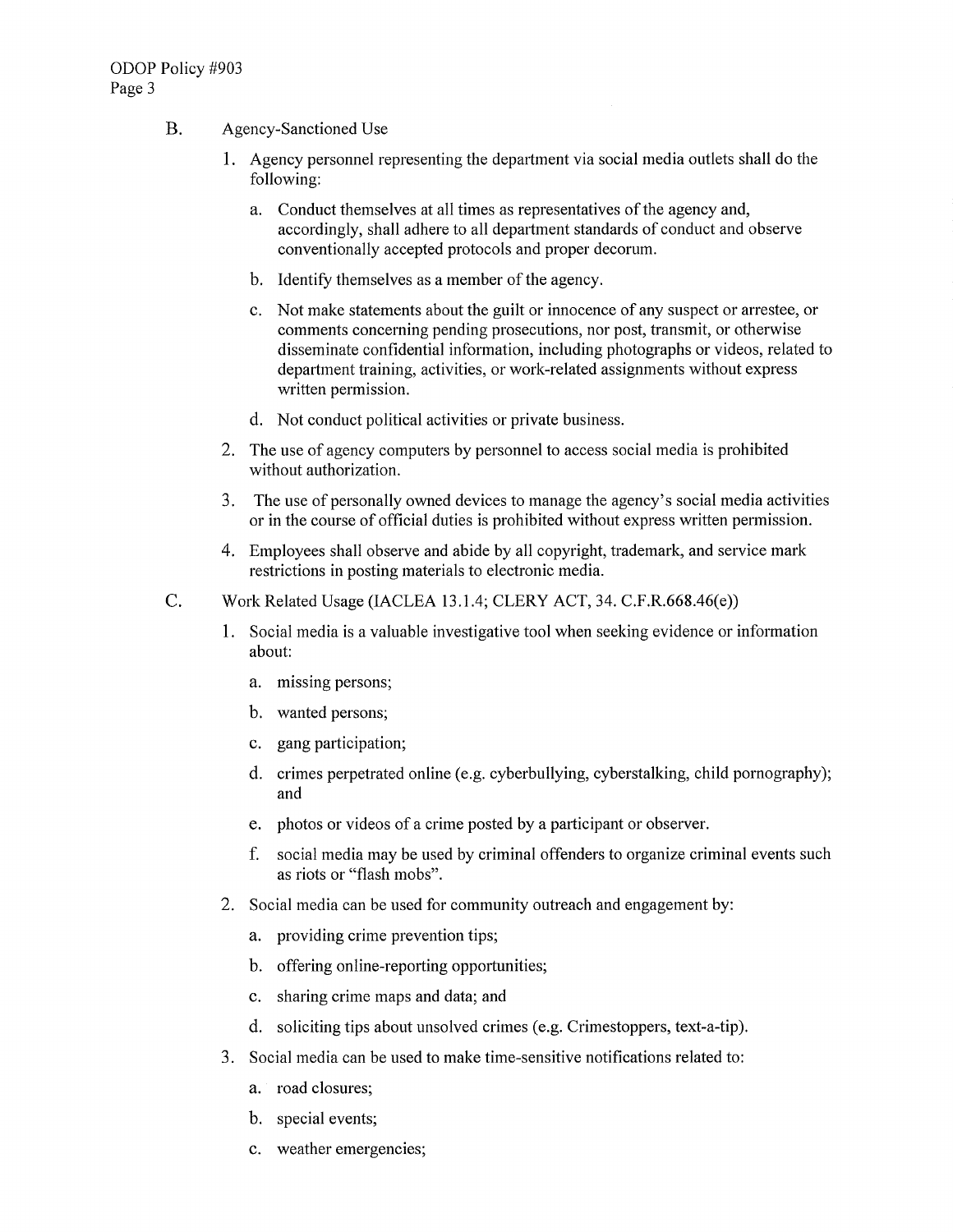- d. missing or endangered persons;
- e. active shooters or similar circumstances, and
- f. Clery Act notifications/timely warnings
- D. Recruiting, Employment, and Background Checks
	- 1. Persons seeking employment and volunteer positions use the Internet to search for opportunities, and social media can be a valuable recruitment mechanism.
	- 2. This agency has an obligation to include Internet-based content when conducting background investigations of job candidates.
	- 3. Searches should be conducted by a non-decision maker. Information pertaining to protected classes shall be filtered out prior to sharing any information found online with decision makers.
	- 4. Persons authorized to search Internet-based content should be deemed as holding a sensitive position.
	- 5. Search methods shall not involve techniques that are a violation of existing law.
	- 6. Vetting techniques shall be applied uniformly to all candidates.
	- 7. Every effort must be made to validate Internet-based information considered during the hiring process.

### **V. PERSONAL USE**

#### A. Precautions and Prohibitions

The 1967 U.S. Supreme Court case *Keyishian v. Bd. of Regents* held that an employer may not unreasonably restrict a public employee's rights, but what was unreasonable was not specified. In the 1968 case *Pickering v. Bd of Education,* the Court ruled that the public employees right to comment on a matter of public concern should be weighed against the interest of the employer to provide efficient, effective service. In protecting an employee's First amendment rights, a fourstep analysis emerged in dealing with unlawful retaliation against an employee by an employer-

1. Was the employee speaking pursuant to his/her ordinary job duties?

-if yes, then there is no First amendment protection for employment purposes

-if no, proceed to Step 2

2. Was the employee speaking on a matter of public concern?

-if yes, proceed to Step 3

-if no, then there is no First amendment protection for employment purposes

3. On balance, does the employer's or the employee's interest prevail?

-if the employer's interests prevail, then there is no First Amendment protection for employment purposes

-if the employee's interests prevail, proceed to Step 4

4. In the event adverse employment action is under consideration and the employee's interests prevail, was the protected speech a substantial or motivating factor in the adverse employment action?

-If yes, then the adverse employment action constitutes retaliation

-If no, then the adverse employment action does not constitute unlawful retaliation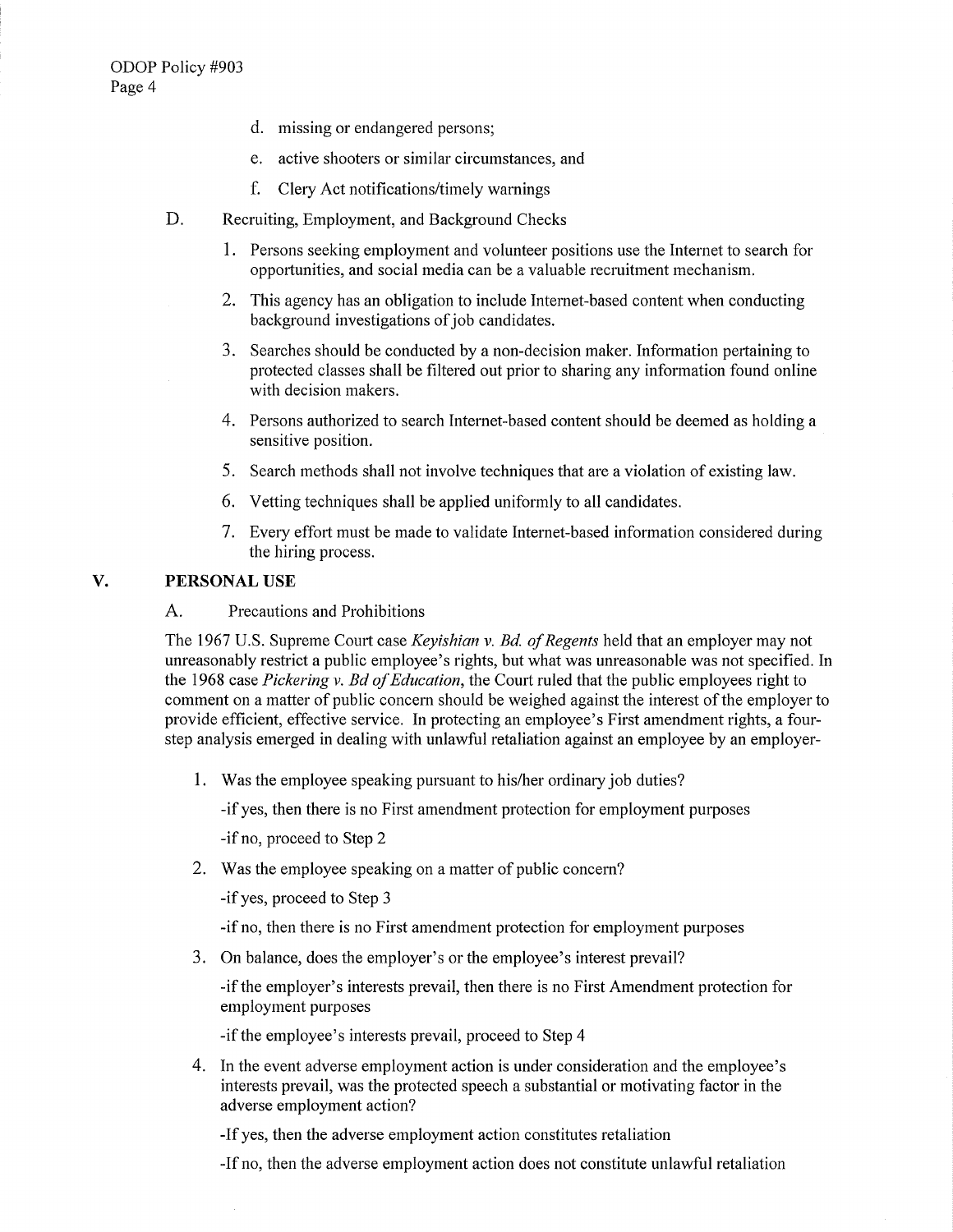Barring state law or binding employment contracts to the contrary, agency personnel shall abide by the following when using social media:

- 1. Personnel are free to express themselves as private citizens on social media sites to the degree that their speech does not impair working relationships of this agency for which loyalty and confidentiality are important, disrupt the organization, impede the performance of duties, impair discipline and harmony among coworkers, or negatively affect the public perception of the agency.
- 2. As public employees, personnel are cautioned that speech on- or off-duty, made pursuant to their official duties—that is, that owes its existence to the employee's professional duties and responsibilities—is not protected speech under the First Amendment and may form the basis for discipline if deemed detrimental to the department (see the 2006 U.S. Supreme Court decision Garcetti v. Ceballos, and Lane V. Franks). Department personnel should assume that their speech and related activity on social media sites will reflect upon their office and this agency.
- 3. Personnel shall not post, transmit, or otherwise disseminate any information to which they have access as a result of their employment without written permission from the institution chief of police or his/her designee.
- 4. For safety and security reasons, employees are cautioned not to disclose their employment with this agency nor shall they post information pertaining to any other member of the agency without their permission. As such, employees are cautioned not to do the following:
	- a. Display department logos, uniforms, or similar identifying items on personal web pages.
	- b. Post personal photographs or provide similar means of personal recognition that may cause them to be identified as a police officer of this agency. Officers who are, or who may reasonably be expected to work in undercover operations, shall not post any form of visual or personal identification.
- 5. Personnel of this agency who possess a current US Government issued security clearance should not personally use social media because of the potential for the release of personal information which can then be used to compromise, influence, blackmail or subject the participant to coercion.
- 6. When using social media, personnel should be mindful that their speech becomes part of the worldwide electronic domain. Therefore, adherence to the agency's code of conduct is required in the personal use of social media. In particular, personnel are prohibited from the following:
	- a. Speech containing obscene or sexually explicit language, images, or acts and statements or other forms of speech that ridicule, malign, disparage, or otherwise express bias against any race, any religion, or any protected class of individuals.
	- b. Speech involving themselves or other department personnel reflecting behavior that would reasonably be considered reckless or irresponsible.
- 7. Engaging in prohibited speech noted herein, may provide grounds for undermining or impeaching an officer's testimony in criminal proceedings. Personnel thus sanctioned are subject to discipline up to and including termination of office.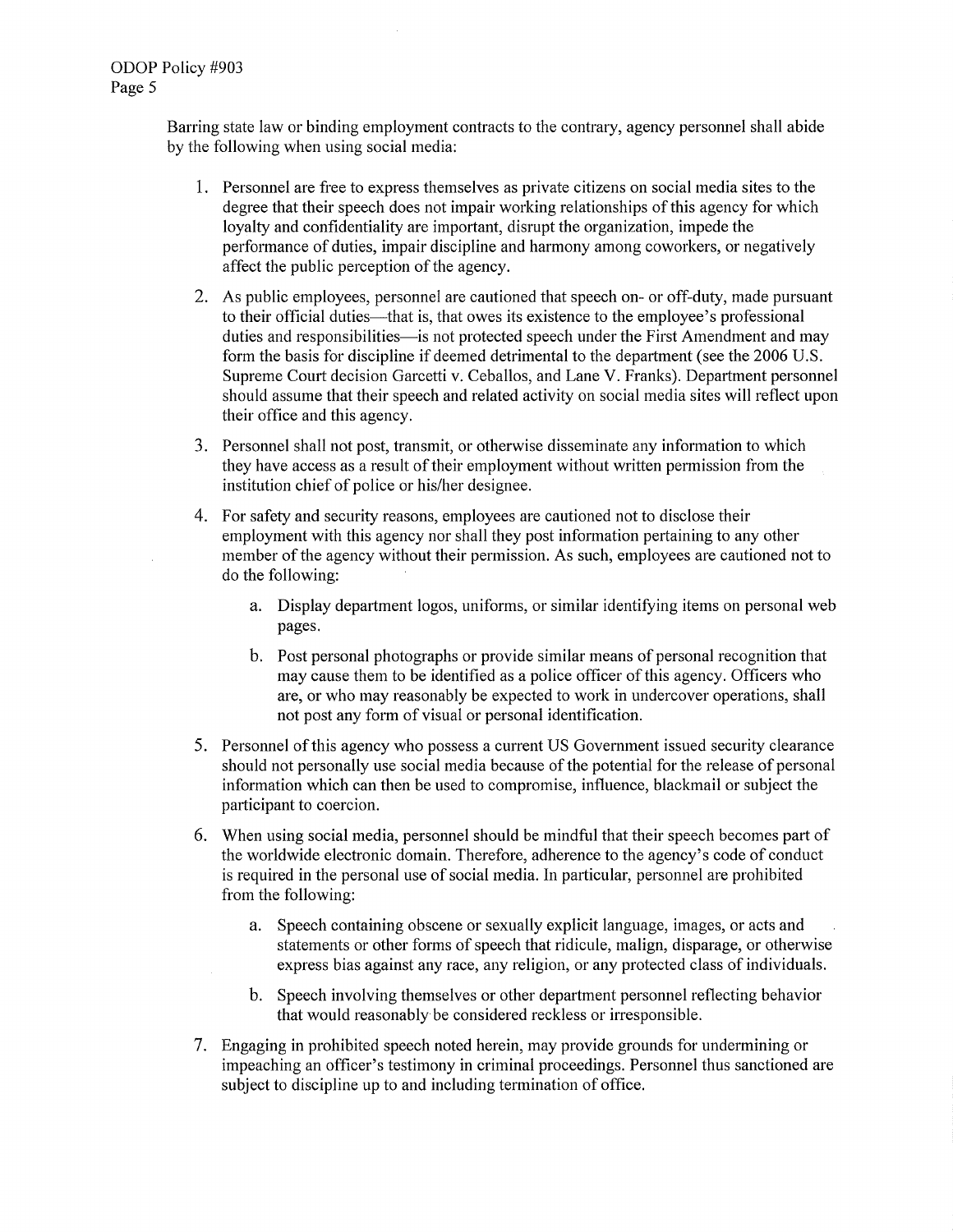- 8. Personnel may not divulge information gained by reason of their authority; make any statements, speeches, appearances, and endorsements; or publish materials that could reasonably be considered to represent the views or positions of this agency without express authorization.
- 9. Personnel should be aware that they may be subject to civil litigation for:
	- a. Publishing or posting false information that harms the reputation of another person, group, or organization (defamation or libel).
	- b. Publishing or posting private facts and personal information about someone without their permission that has not been previously revealed to the public, is not of legitimate public concern, and would be offensive to a reasonable person.
	- c. Using someone else's name, likeness, or other personal attributes without that person's permission for an exploitative purpose.
	- d. Publishing the creative work of another, trademarks, or certain confidential business information without the permission of the owner.
- 10. Personnel should be aware that privacy settings and social media sites are constantly in flux, and they should never assume that personal information posted on such sites is protected.
- 11. Personnel should expect that any information created, transmitted, downloaded, exchanged, or discussed in a public online forum may be accessed by the agency at any time without prior notice.
- 12. Reporting violations— Any employee becoming aware of or having knowledge of a posting or of any website or web page in violation of the provision of this policy shall notify his or her supervisor immediately for follow-up action.

Michael J. Heidingsfield Director of Police